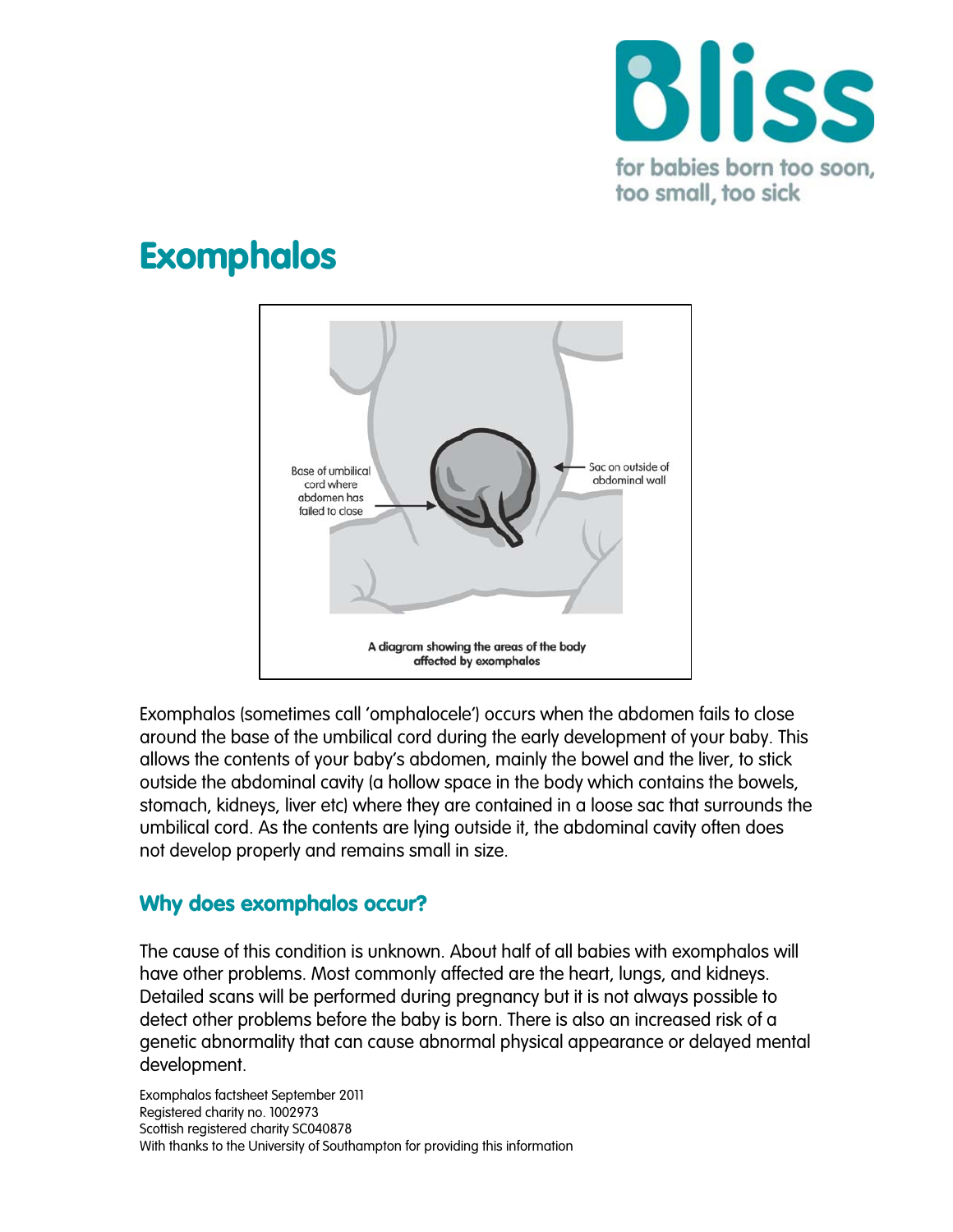## Initial treatment

After your baby is born, the sac on the outside of your baby will be wrapped in a protective film to reduce heat and fluid loss. A drip will be placed into a small vein so fluids containing nutrition and medicine can be given. A tube will be passed through your baby's nose into the stomach to drain away the green fluid (bile) that collects there. This lessens the risk of your baby vomiting and reduces discomfort.

Your baby will be examined in order to identify any other problems and may need further tests.

# **Surgery**

The size of the sac and its contents can vary greatly from being very small to very large. It is therefore impossible to say exactly what type of operation is required for exomphalos until your baby is born and the actual size can be seen. However there are a number of different treatments, any of which can be used depending upon the size of the exomphalos.

These are:-

#### Primary repair

If small, it is possible in one operation to move the exomphalos back inside the abdominal cavity and repair the muscles and the skin.

#### Staged repair

If the exomphalos is large, it may not be possible to close it in a single operation. Therefore, your baby would require an initial operation to construct a temporary envelope of plastic sheeting (silo) outside the stomach. The silo would then be made smaller over a period of about ten to 14 days, so that the contents of the abdomen can be gradually pushed back inside. A final operation is necessary to completely replace the contents and repair the muscles and skin. If the closure is very tight your baby may need to be on a ventilator for some days to help with breathing.

The surgeon may opt just to close the skin of the abdomen over the exomphalos and not repair the muscles. Following this, your baby will be left with a ventral hernia (a bulge of the abdomen wall) and a further operation will be needed to repair the hernia at about three years of age. In the meantime your baby should be able to go home and live normally while waiting for the second operation.

For all these procedures painkillers will be given as necessary.